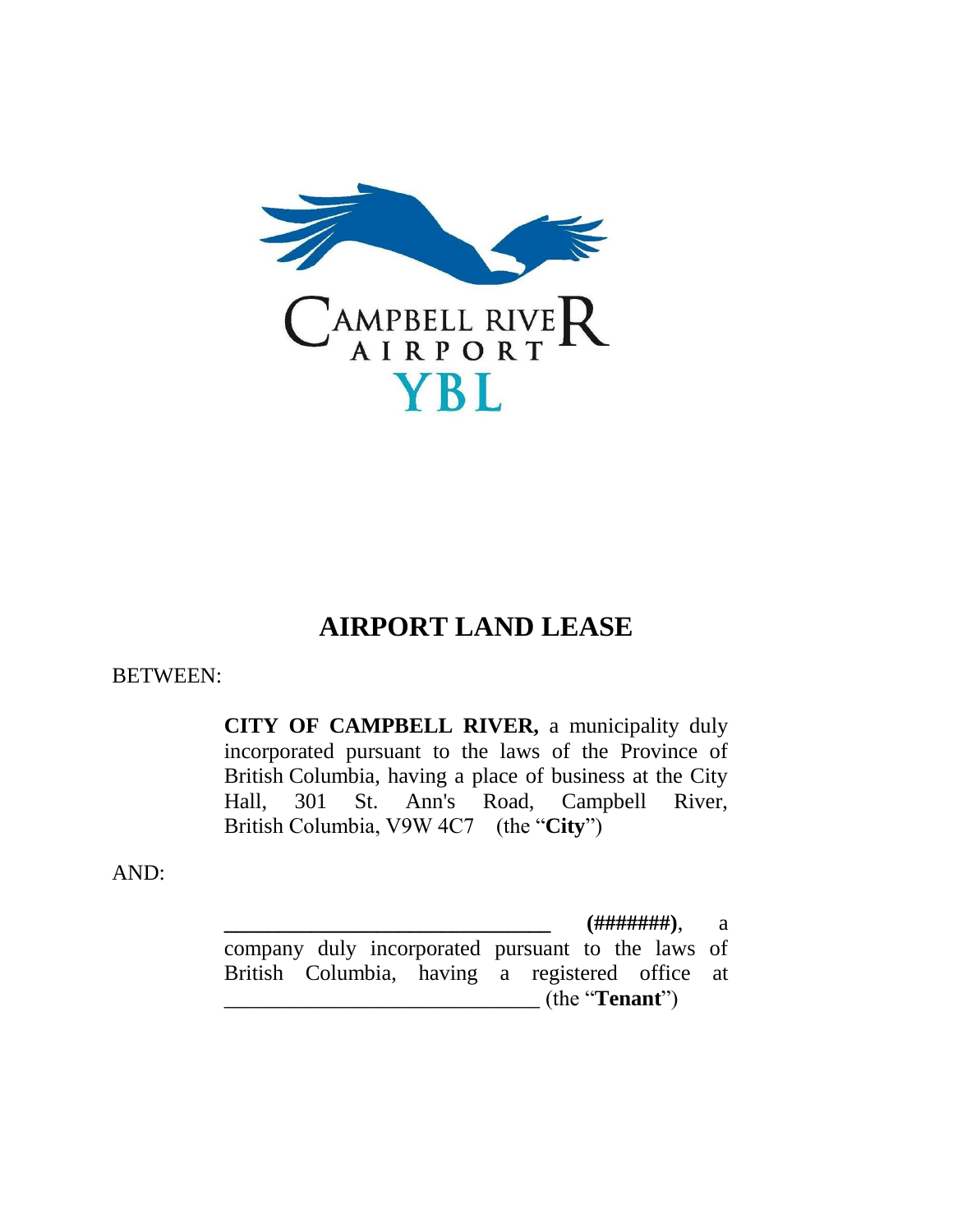## **Table of Contents**

#### **Parties and Leased Land**

#### **Article 1: Purpose**

1.01 Purpose

#### **Article 2: Term**

- 2.01 Length of Term
- 2.02 Overholding Tenancy
- 2.03 Cancellation Privilege
- 2.04 Surrender of Premises
- 2.05 Quiet Enjoyment

# **Article 3: Rent**<br>3.01 **Rent**

- Rent
- 3.02 Payment of Rent
- 3.03 Additional Rent
- 3.04 Interest on Rent in Default

## **Article 4: Leased Land, Services, and Improvements**

- 4.01 "As Is" Condition
- 4.02 Access
- 4.03 Maintenance of Premises
- 4.04 Additional Rights of the City
- 4.05 Utilities
- 4.06 Temporary Suspension of Services
- 4.07 Reasonable Use
- 4.08 Nuisance
- 4.09 Environmental Matters
- 4.10 Police and Fire Protection
- 4.11 Storage of Dangerous Goods
- 4.12 Fire Prevention
- 4.13 Advertising
- 4.14 Drainage and Discharge of Material
- 4.15 Interceptors
- 4.16 Repair of Damage
- 4.17 Erection and Maintenance of Buildings or Structures
- 4.18 Vesting of Repairs, Alterations, Improvements or Replacements
- 4.19 Compliance with Regulations
- 4.20 Payment of Taxes
- 4.21 Easement

#### **Article 5: Assignment**

5.01 Assignment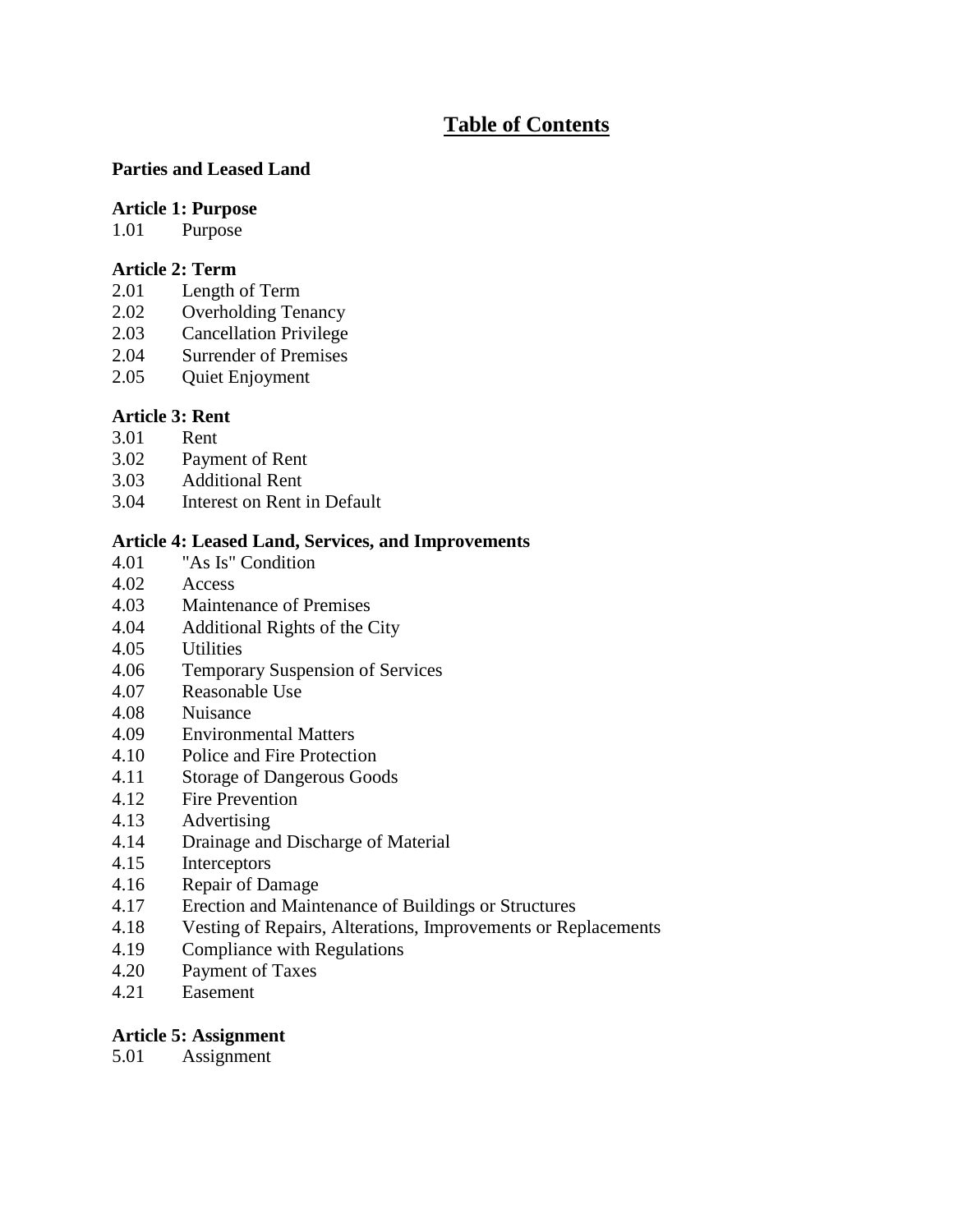#### **Article 6: Liability and Indemnity**

- 6.01 Limitation of Liability and Release
- 6.02 Exclusion of Liability
- 6.03 Indemnity
- 6.04 Survival of Indemnity

#### **Article 7: Insurance**

- 7.01 Commercial General Liability Insurance
- 7.02 All Risk Property Insurance
- 7.03 General Insurance Requirements<br>7.04 Additional Insurance and Worker
- Additional Insurance and Workers Compensation Coverage

#### **Article 8: Default and Re-Entry**

8.01 Default and Re-Entry

#### **Article 9: General**

- 9.01 Influence
- 9.02 Headings
- 9.03 Dispute Resolution
- 9.04 Effect of Lease
- 9.05 Provisions Separately Valid
- 9.06 Waiver Negated
- 9.07 No Implied Obligations
- 9.08 Entire Agreement
- 9.09 Registration

#### **Article 10: Notices**

10.01 Notices

#### **Execution of Lease**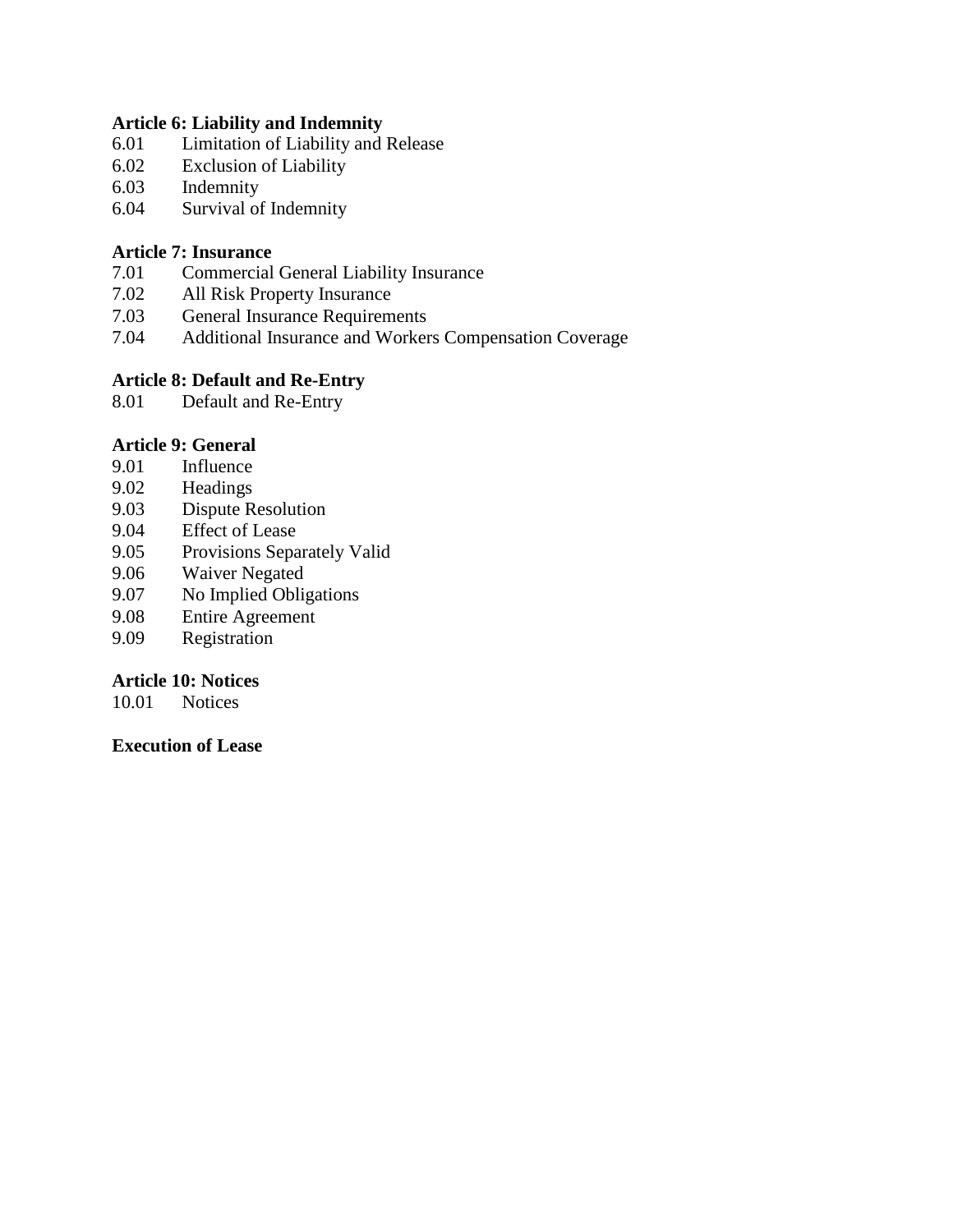BETWEEN:

**CITY OF CAMPBELL RIVER,** a municipality duly incorporated pursuant to the laws of the Province of British Columbia, having a place of business at the City Hall, 301 St. Ann's Road, Campbell River, British Columbia, V9W 4C7

(the "**City**")

AND:

**\_\_\_\_\_\_\_\_\_\_\_\_\_\_\_\_\_\_\_\_\_\_\_\_\_\_\_\_\_\_\_\_ (#######)**, a company duly incorporated pursuant to the laws of British Columbia, having a registered office at

(the "**Tenant**")

**WITNESSES** that in consideration of the rents, covenants, provisos and conditions hereinafter reserved and contained, the City leases to the Tenant that certain parcel of land situate in the Campbell River Airport (the **"Airport"**), in the City of Campbell River, in the Province of British Columbia, which parcel of land is comprised of an area of \_\_\_\_\_\_ square metres, more or less, and is more particularly described as:

Lease Area No. . . Plan EPP35390, to accompany easements and leases of Part of Lot A, Sections 7, 8 and 18, Township 1, and Sections 13 and 24, Township 2, Comox District, Plan VIP74726

(the "**Premises**")

#### **AND THE PARTIES HERETO COVENANT AND AGREE AS FOLLOWS:**

#### **ARTICLE 1: PURPOSE**

#### **1.01 Purpose**

The Premises shall be used as a site for the Tenant's building (the **"Building**"), and the Premises and the Building shall only be used for purposes conforming to the permitted uses under the City of Campbell River Zoning Bylaw 3250, 2006, A-1 Zone. Without limiting the foregoing, it is expressly agreed that the Premises shall not be used for the storage or dispensing of fuel.

#### **ARTICLE 2: TERM**

#### **2.01 LENGTH OF TERM**

This lease shall commence on the  $\_\_$  day of  $\_\_$ , 20, for a term of  $\_\_$  years, and expire on the \_\_\_ day of \_\_\_\_\_\_\_\_\_\_\_\_\_, 20\_\_ (the **"Term"**).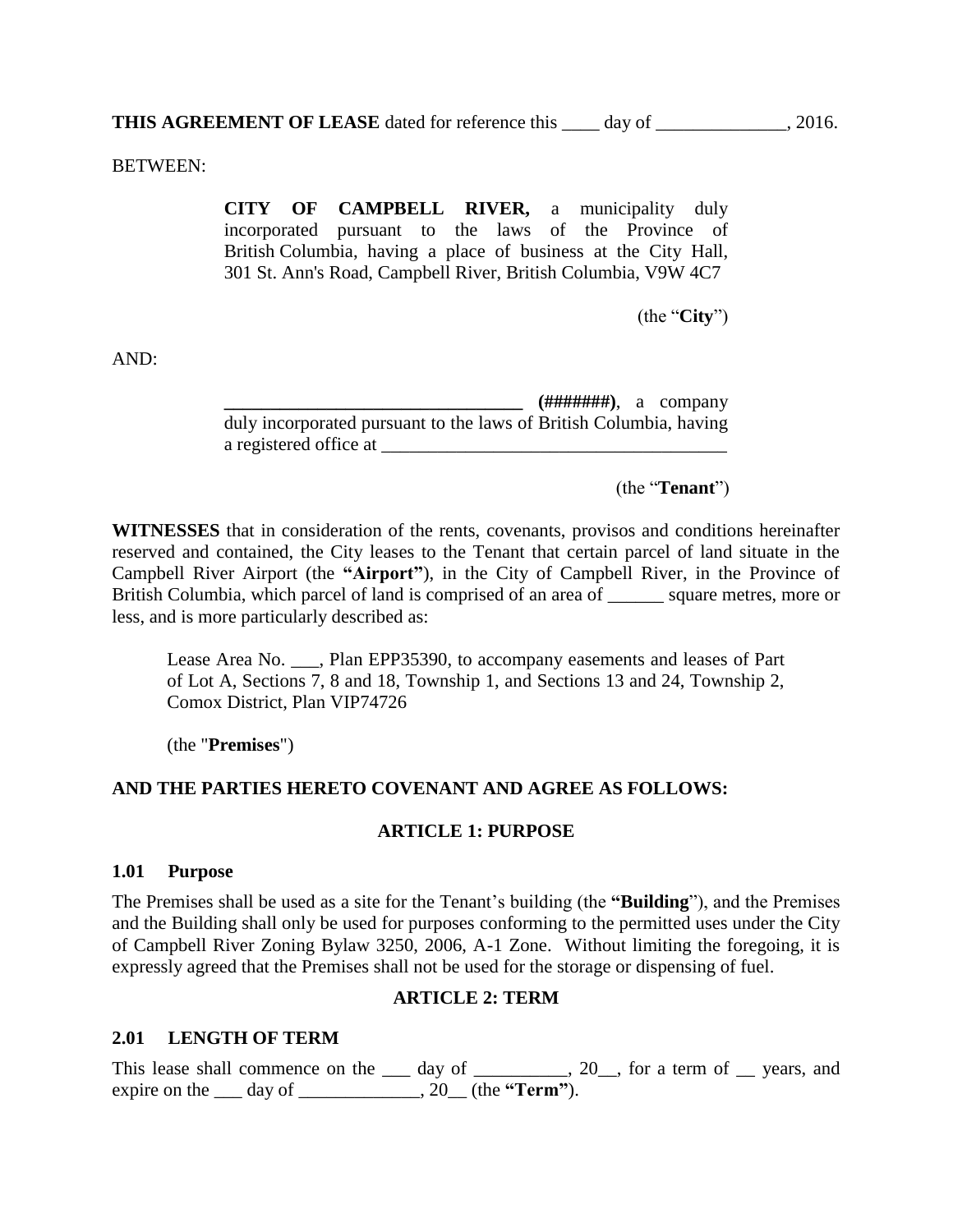#### **2.02 OVERHOLDING TENANCY**

If the Tenant holds over after the expiration of the Term, and the City accepts rent, the new tenancy created shall be a tenancy at will and not a tenancy from year to year. The Tenant shall pay as rent during the time of such occupancy, a rent to be determined at the reasonable discretion of the City, but in no event less than the rent payable in the last year of the Term, and shall be subject to the covenants and conditions contained in this Lease so far as the same are applicable to a tenancy at will, with either party able to terminate such tenancy with ninety (90) days prior written notice to the other.

## **2.03 CANCELLATION PRIVILEGE**

If by reason of fire, flood, lightning, tempest, earthquake, impact of aircraft, explosion, or Acts of God, or war or civil disturbance the Premises, at any time during the Term or any renewal of the Term, is destroyed or so damaged as to render the Premises unfit for occupancy, the Tenant will then have a period of ninety (90) days after such damage or destruction within which to decide whether or not it will repair or rebuild the Premises. If the Tenant decides not to rebuild or repair, it may terminate this lease by notice, in writing, given to the City within the said ninety (90) day period; provided, that in the event of such notice being given to the City pursuant to this clause, the rent reserved to the City under this lease shall be due and payable up to the date of clearance and levelling of the Premises to the satisfaction of the City.

## **2.04 SURRENDER OF PREMISES**

At the expiration or sooner determination of this lease, the Tenant shall peaceably surrender and yield to the City, in a condition satisfactory to the City, the Premises. The Tenant shall immediately remove from the Premises all chattels, goods, supplies, articles, equipment, materials, effects or things and shall also, to the satisfaction of the City, repair all damage and injury occasioned to the Premises by reason of the removal or in the performance of the removal, but the Tenant shall not, by reason of any action taken or things performed or required under this clause, be entitled to any compensation whatsoever. Unless removal is required by the City, no chattels, goods, supplies, articles, equipment, materials, effects or things shall be removed from the Premises until all rent due or to become due under this lease is fully paid. The City may, at its option, remove at the risk of and at the cost and expense of the Tenant, the chattels, goods, supplies, articles, equipment, materials, effects or things from the Premises and the Tenant shall reimburse the City immediately upon receipt of appropriate accounts for the removal and for any storage charges which may have been or will be incurred by the City as a result of such removal. Subject to section 4.14, where not removed by the Tenant, the City may consider the chattels, goods, supplies, articles, equipment, materials, effects, or things to be abandoned, and take title thereto in the name of the City. It is agreed between the parties, that, subject to section 4.18, six (6) months prior to the expiration of the Term, the Tenant shall inform the City of any improvements it wishes to remove from the site. Any such removal shall be done in accordance with this lease and at the sole cost of the Tenant.

#### **2.05 QUIET ENJOYMENT**

The City covenants with the Tenant that the Tenant, paying the rent reserved in this lease, and performing the covenants of the Tenant under this lease, shall and may, subject to the terms of this lease, peaceably possess and enjoy the Premises for the Term, without any interruption or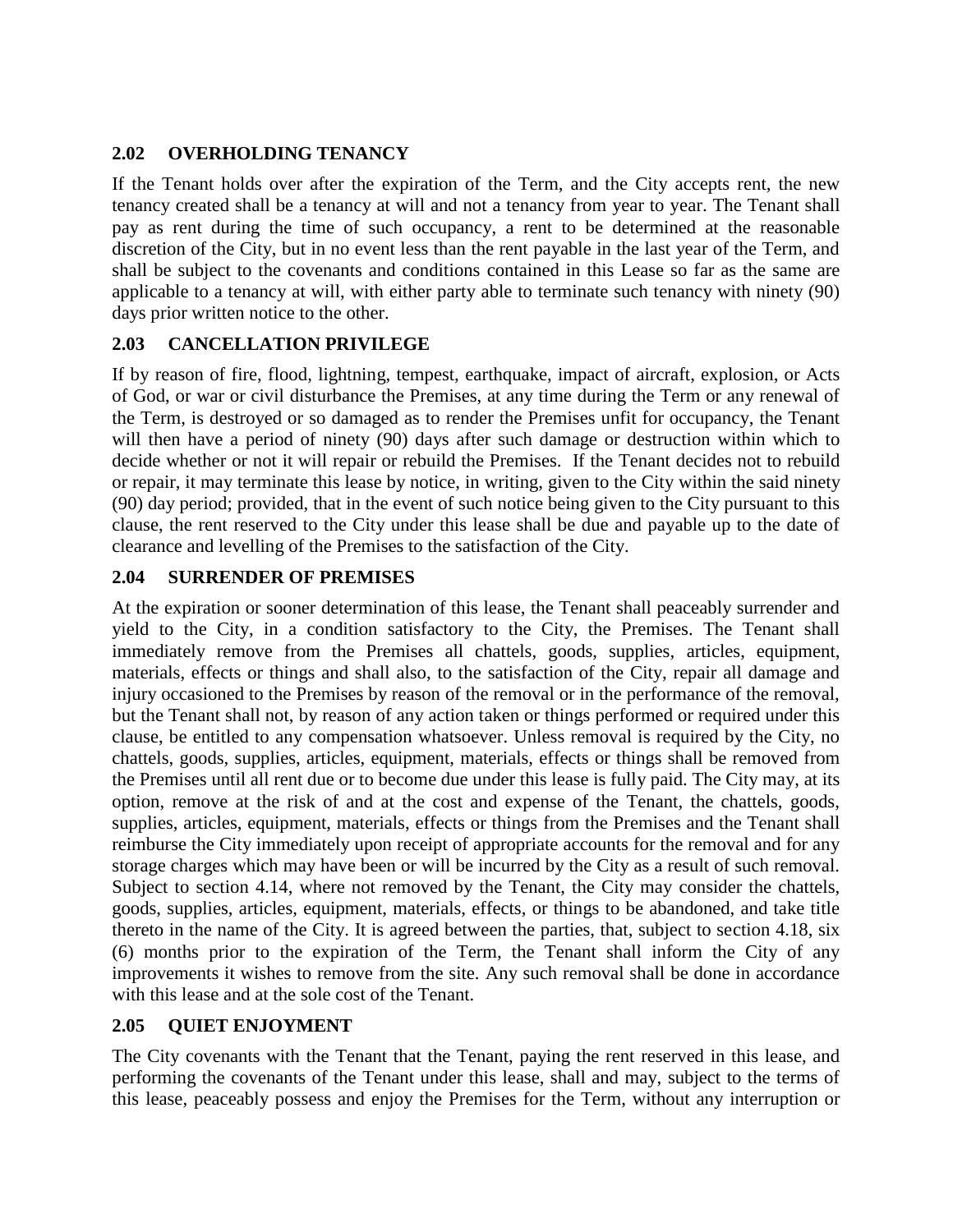disturbance from the City or any other person or persons lawfully claiming by, or under, the City.

#### **ARTICLE 3: RENT**

#### **3.01 RENT**

The Tenant shall pay during the first five (5) years of the Term to the City, in lawful money of Canada, the rent according to the following schedule:

|              | <b>From</b>            | T <sub>0</sub>         | <b>Annual Rent</b>      |
|--------------|------------------------|------------------------|-------------------------|
| a)           | [Month] [Day], $20$ __ | [Month] [Day], $20$ __ | $+$ GST                 |
| b)           | [Month] [Day], $20$ __ | [Month] [Day], $20$ __ | $+$ GST<br>$\mathbb{S}$ |
| $\mathbf{c}$ | [Month] [Day], $20$ __ | [Month] [Day], $20$ __ | $+$ GST                 |
| $\mathbf{d}$ | [Month] [Day], $20$ __ | [Month] [Day], $20$ __ | $+$ GST                 |
| e)           | [Month] [Day], $20$ __ | [Month] [Day], $20$ __ | $+$ GST                 |

#### **3.02 PAYMENT OF RENT**

Rental rates for each subsequent five (5) year period during the term of the lease shall be established by an appraisal of market value conducted by a member of the Appraisal Institute of Canada on behalf of the City, in accordance with Appendix "E" of the City's Airport Operation, Management and Maintenance Bylaw No. 3211, 2005, as amended or replaced from time to time, provided that in no event shall the rent payable in any five (5) year period during the term of the lease be less than the rent payable during the preceding five (5) year period, despite any decrease in the appraised market value.

The Tenant shall pay all rent reserved at the time and in the manner set out in this lease, without any abatement or deduction whatsoever. The annual rent is due and payable, in advance, on [MONTH] [DAY], corresponding to the year in the Term for which the annual rent is due and owing. The Tenant shall pay annual rent to the City without prior demand by the City, and shall deliver the rent to the City at the following address, or such other address as the City may direct in writing from time to time:

> City of Campbell River 301 St. Ann's Road Campbell River, BC V9W 4C7

**Attention: Property Services Manager**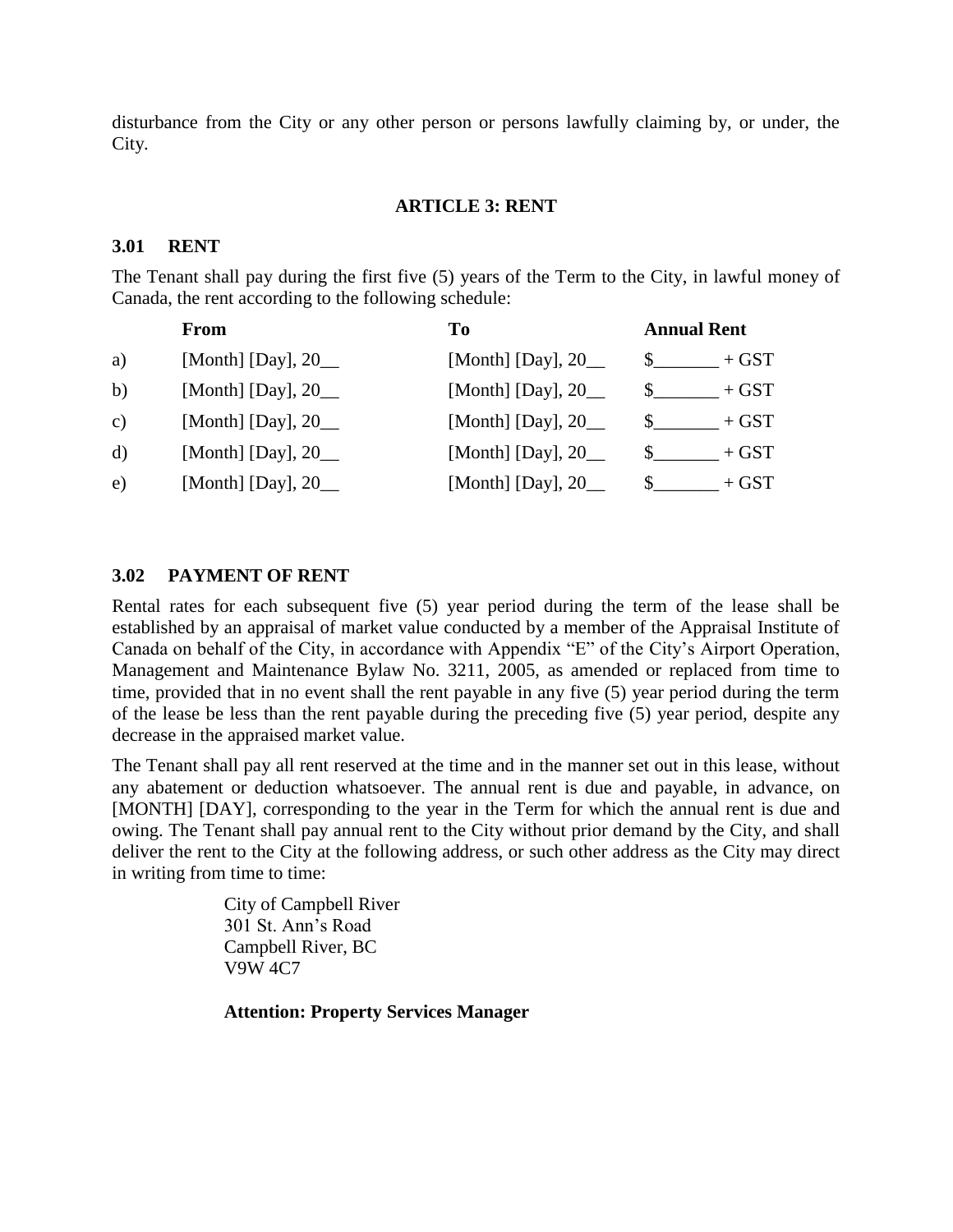#### **3.03 DEFAULT ON PAYMENT OF RENT**

If the Tenant defaults in the payment of any sums required to be paid by it pursuant to the terms of this lease, or fails to fulfill any of its obligations under this lease, the City may, at its option but without being obligated to do so, pay such sums or fulfill such obligations on behalf of the Tenant, and any losses, costs, charges and expenses suffered or incurred by the City as a result, including sums payable by way of indemnity, whether or not expressed in this lease to be rent, may at the option of the City be treated as and deemed to be additional rent, in which event the City will have all remedies for the collection of such sums, costs, expenses or other amounts when in arrears as are available to the City for the collection of rent in arrears.

## **3.04 INTEREST ON RENT IN DEFAULT**

Without waiving any other right of action of the City in the event of default of payment of rent under this lease, in the event that the Tenant is delinquent in making the payments required hereunder, the Tenant shall pay interest thereon at the rate of 1<sup>3</sup>/4 percent per month (21 percent per annum), compounded monthly, from the date any such amount is due and payable until and including the date upon which it is paid.

## **ARTICLE 4: LEASED LAND, SERVICES, AND IMPROVEMENTS**

#### **4.01 "AS IS" CONDITION**

The Tenant accepts the Premises in an "as is" condition and any improvements made to the Premises by the Tenant at any time during the Term, or at any prior time, to make the Premises suitable for the operations of the Tenant under this lease, shall be at the risk, cost and expense of the Tenant.

#### **4.02 ACCESS**

The City, its officers, employees, agents or contractors, shall have full and free access for inspection purposes during normal business hours and in the presence of the Tenant or a representative of the Tenant to any and every part of the Premises, it being expressly understood and agreed that in cases of emergency, as determined by the City, the City, its officers, employees, agents or contractors shall at all times and for all purposes have full and free access to the Premises, and the exercise of such rights of access shall not constitute a breach of this lease or any covenant in it including, without limitation, the covenant for quiet enjoyment.

#### **4.03 MAINTENANCE OF PREMISES**

The Tenant shall, at the cost and expense of the Tenant, maintain in good order the landscaping and paved areas on the Premises and shall keep the Premises free of debris and neat and tidy at all times, all to the satisfaction of the City. Without limiting the foregoing, the Tenant shall, at its sole cost, provide complete and proper arrangements for the adequate sanitary handling and disposal away from the Premises and the Airport of all trash, garbage and other refuse on or in connection with the Tenant's operations under this lease, all to the satisfaction of the City. Piling of crates, cartons, barrels, or other similar items is not permitted in any public area at the Airport.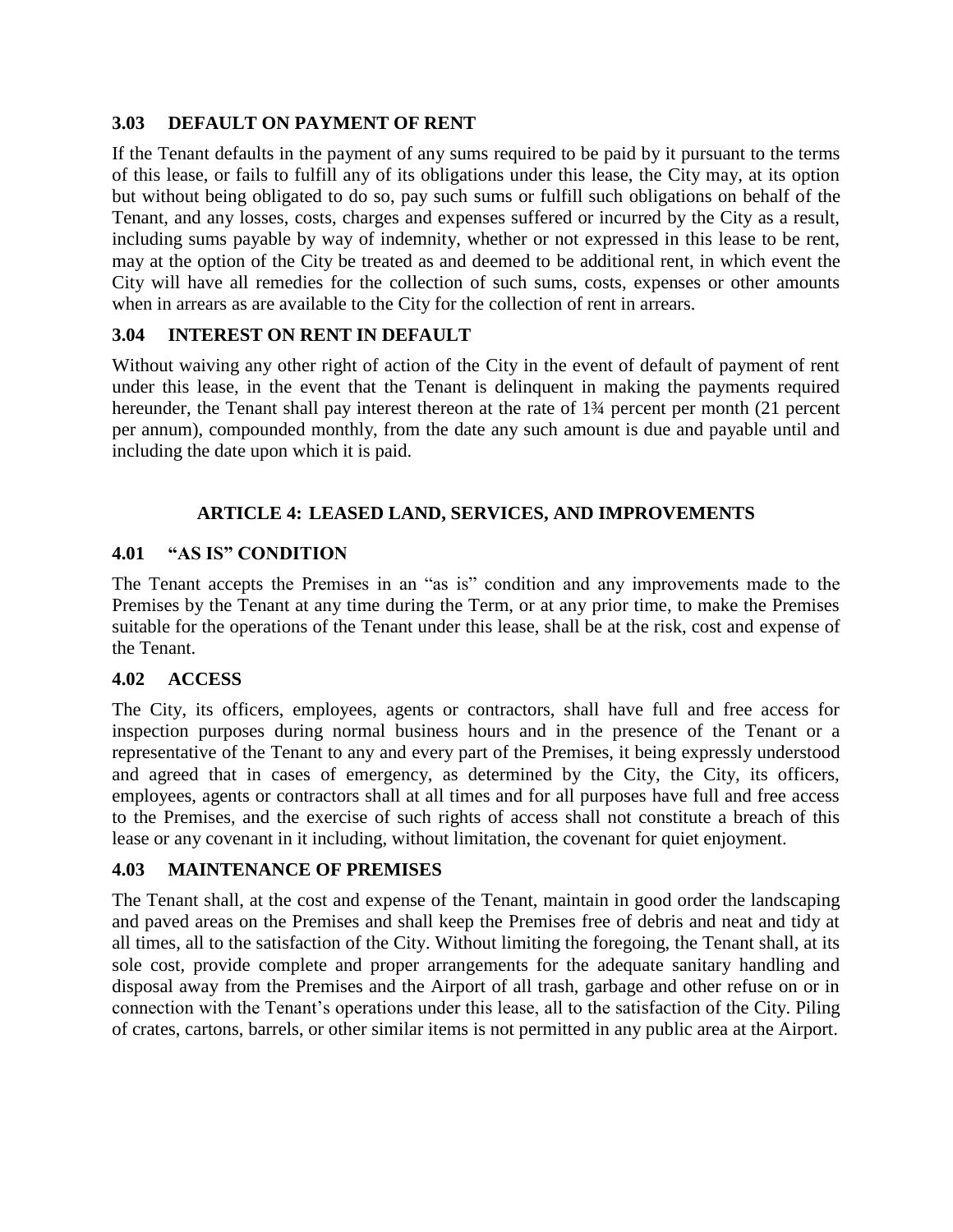#### **4.04 ADDITIONAL RIGHTS OF THE CITY**

The City reserves the right to grant rights of way to others on, over, under, through, or across the Premises, provided that such rights of way do not interfere with the rights granted in this lease. The Tenant shall not unreasonably withhold or delay its consent to the granting of such rights of way.

## **4.05 UTILITIES**

The Tenant shall, at the cost and expense of the Tenant, be responsible for the installation and maintenance of the connecting system to the City's water, sanitary sewage and storm sewage system, and to any third party's hydroelectric, gas, telecommunications or other utility system, where available at the Airport, to the point of connection at the boundary of the Premises. The City shall approve the plans and specifications for connecting to such services, in writing, before work is commenced and the work shall be performed under the supervision of a designated officer of the City. Where applicable, a water meter shall be installed by the City to measure the Tenant's water consumption and the Tenant will be charged a separate rate based on cost recovery of the water consumed for domestic purposes.

The Tenant shall pay as they become due all charges for utilities used on the Premises, including without limitation charges for all water, gas, electricity and telecommunications used on the Premises.

## **4.06 TEMPORARY SUSPENSION OF SERVICES**

Without limiting section 6.01 of this lease, the Tenant shall not have nor make any claim or demand, nor bring any action or suit or petition, against the City for any damage which the Tenant may sustain by reason of any temporary suspension, interruption or discontinuance lasting less than six (6) months, in whole or in part, from any cause whatsoever, arising in the operations of the Airport or any services supplied by the City under this Lease. Any suspension, interruption or discontinuance greater than six (6) months shall entitle the Tenant to a rebate of rent for the period of suspension, interruption or discontinuance beyond six (6) months.

#### **4.07 REASONABLE USE**

The Tenant shall not during the term of this lease, do, suffer nor permit to be done any act or thing which may impair, damage or injure the Premises, or any part thereof, beyond reasonable wear and tear, and shall, at the cost and expense of the Tenant, repair and renew in a good, sufficient and workmanlike manner all portions of the Premises which may at any time by the Tenant be damaged (reasonable wear and tear only excepted), and in the event of the failure on the part of the Tenant to so repair and renew, the City may at its option, repair such damage or injury and the Tenant shall indemnify and save harmless the City from all damages, cost and expenses suffered or incurred by the City by reason of such impairment, damage or injury to the Premises, or by reason of the City carrying out repairs, and the Tenant shall pay such damages, costs and expenses to the City upon demand.

#### **4.08 NUISANCE**

The Tenant shall not do, suffer nor permit to be done any act or thing upon or above the Premises which is or would constitute a nuisance to the occupiers of any leased lands or premises adjoining or in the vicinity of the Premises, or to the public.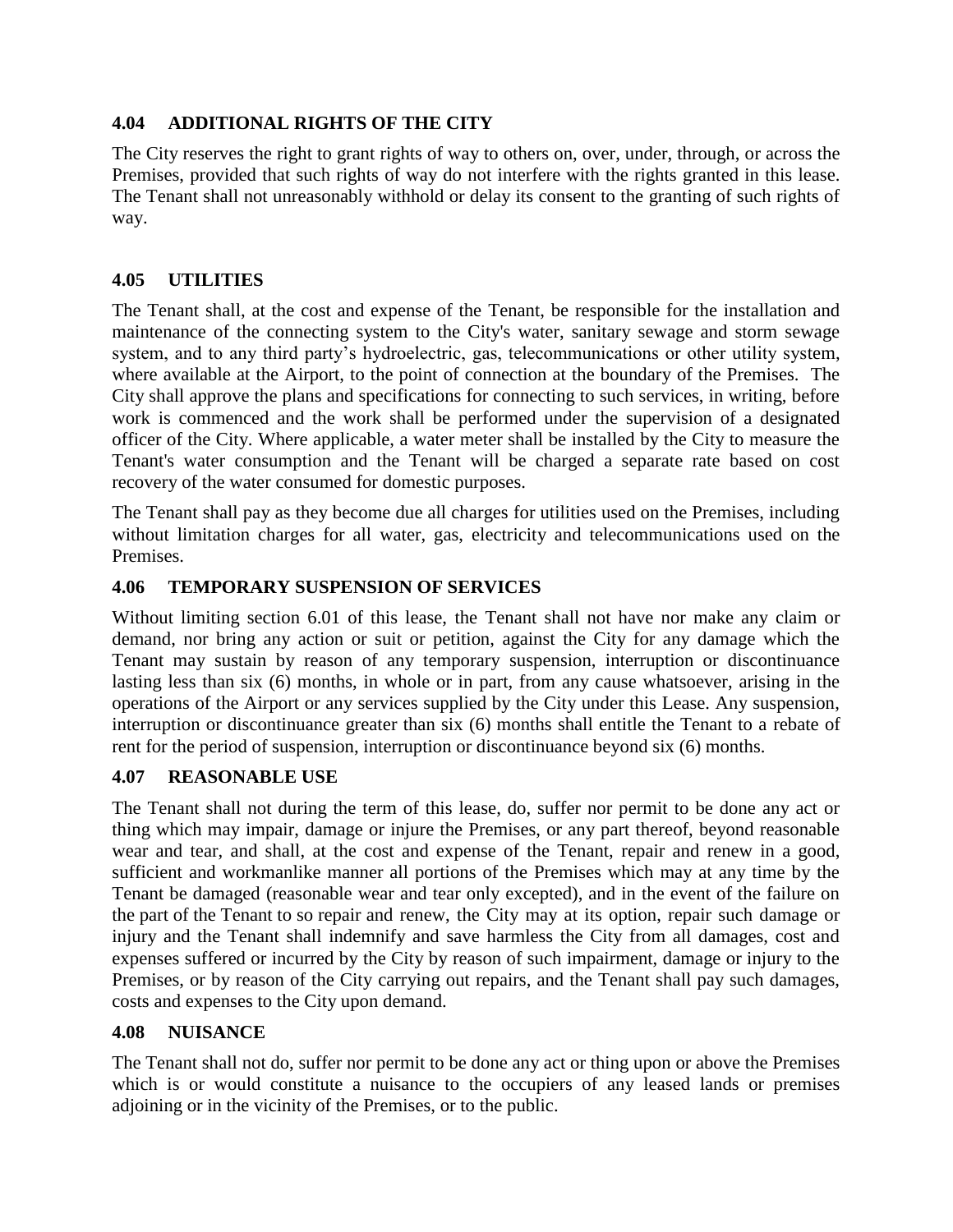#### **4.09 ENVIRONMENTAL MATTERS**

Definitions for the purposes of this section:

- a) "**Contaminants**" means any pollutants, contaminants, deleterious substances, underground or aboveground tanks, asbestos materials, urea formaldehyde, dangerous substances or goods, hazardous, corrosive or toxic substances, special waste or waste of any kind or any other substance which is now or hereafter prohibited, controlled or regulated under Environmental Laws; and
- b) "**Environmental Laws**" means any statutes, laws, regulations, orders, bylaws, standards, guidelines, permits and other lawful requirements of any governmental authority having jurisdiction over the Premises now or hereafter in force relating in any way to the environment, health, occupational health and safety, product liability or transportation of dangerous goods, including the principle of common law and equity.

The Tenant covenants and agrees as follows:

- a) not to use or permit to be used all or any part of the Premises for the sale, storage, manufacture, disposal, handling, treatment, use or any other dealing with any Contaminants, without the prior written consent of the City, which may not be unreasonably withheld. Without limiting the generality of the foregoing, the Tenant shall in no event use, and warrants and represents that it does not plan or intend to use, the Premises to dispose of, handle or treat any Contaminants in a manner that, in whole or part, would cause the Premises, or any adjacent property to become a contaminated site under Environmental Laws;
- b) to strictly comply, and cause any person for whom it is in law responsible to comply, with all Environmental Laws regarding the use and occupancy of the Premises;
- c) to promptly provide to the City a copy of any environmental site investigation, assessment, audit or report relating to the Premises conducted by or for the Tenant at any time before, during or after the Term (or any renewal thereof). The Tenant shall, at its own cost at the City's request from time to time but no more than once every three (3) years, obtain from an independent environmental consultant approved by the City an environmental site investigation of the Premises or an environmental audit of the operations at the Premises, the scope of which shall be satisfactory to the City and shall include any additional investigations that the environmental consultant may recommend.
- d) to maintain all environmental site investigations, assessments, audits and reports relating to the Premises in strict confidence and not to disclose their terms or existence to any third party (including without limitation, any governmental authority) except as required by law, to the Tenant's professional advisers and lenders on a need to know basis or with the prior written consent of the City, which consent may be unreasonably withheld;
- e) to promptly provide to the City on request such written authorizations as the City may require from time to time to make inquiries of any governmental authorities regarding the Tenant's compliance with Environmental Laws;
- f) to promptly notify the City in writing of any release of a Contaminant or any other occurrence or condition at the Premises or any adjacent property which could contaminate the Premises or subject the City to any fines, penalties, orders, investigations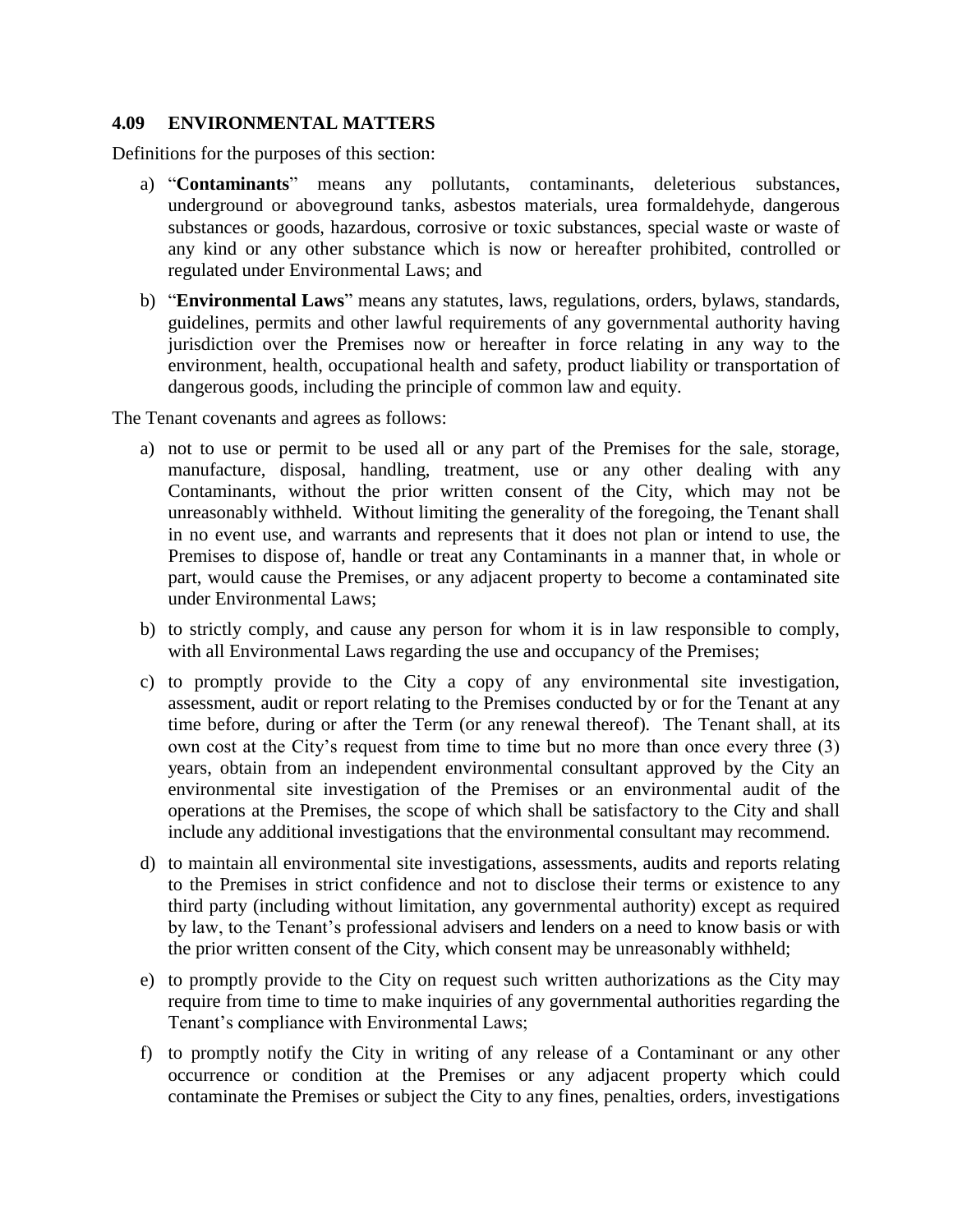or proceedings under Environmental Laws;

- g) on the expiry or earlier termination of this lease or at any time if requested by the City or required by any governmental authority pursuant to Environmental Laws, to remove from the Premises all Contaminants, and to remediate any contamination of the Premises or adjacent property resulting from Contaminants, in either case brought onto, used at or released from the Premises by the Tenant or any person for whom it is in law responsible. The Tenant shall perform these obligations promptly at its own cost and in accordance with Environmental Laws. All such Contaminants remain the property of the Tenant, notwithstanding any rule of law or other provisions of this lease to the contrary and notwithstanding the degree of their affixation to the Premises; and
- h) to indemnify the City, its elected and appointed officials, officers, employees, agents, contractors, successors and assigns, from any and all liabilities, actions, damages, claims remediation cost recovery claims, losses, costs, orders, fines, penalties and expenses whatsoever (including all consulting and legal fees and expenses on a solicitor-client basis) and the cost of remediation of the Premises and any adjacent property arising from or in connection with:
	- i. any breach of or non-compliance with the provisions of this section by the Tenant; or
	- ii. any release or alleged release of any Contaminants at or from the Premises related to or as a result of the use and occupation of the Premises or any act or omission of the Tenant or any person for whom it is in law responsible.

The obligations of the Tenant under this section shall survive the expiry or earlier termination of this lease. The obligations of the Tenant under this section are in addition to, and shall not limit, the obligations of the Tenant contained in other provisions of this Lease.

## **4.10 POLICE AND FIRE PROTECTION**

The City shall not be responsible for providing fire protection to nor policing of, the Premises, the Building and any improvements.

## **4.11 STORAGE OF DANGEROUS GOODS**

No goods or equipment of an explosive, dangerous, inflammable or noxious nature or character shall be stored by the Tenant in or upon the Premises or any building on the Premises except with the prior written consent of the City. It shall be a condition of any such consent that the Tenant, at its sole cost, obtain the necessary insurance for the storage of such goods, which must include the City as an additional insured.

#### **4.12 FIRE PREVENTION**

The Tenant shall, at its own expense, take all precautions to prevent fire from occurring in or about the Premises, and shall observe and comply with all laws and regulations in force respecting fires at the Airport, and with all instructions given from time to time by the City with respect to fires and extinguishing of fires. The Tenant agrees that the Premises shall be deemed to be zoned Commercial/Industrial within the City of Campbell River for the purpose of determining the necessary standard for a sprinkler system required for any buildings erected on the Premises pursuant to the City's Building Bylaw. The cost of the sprinkler system, if required, shall be at the Tenant's sole expense.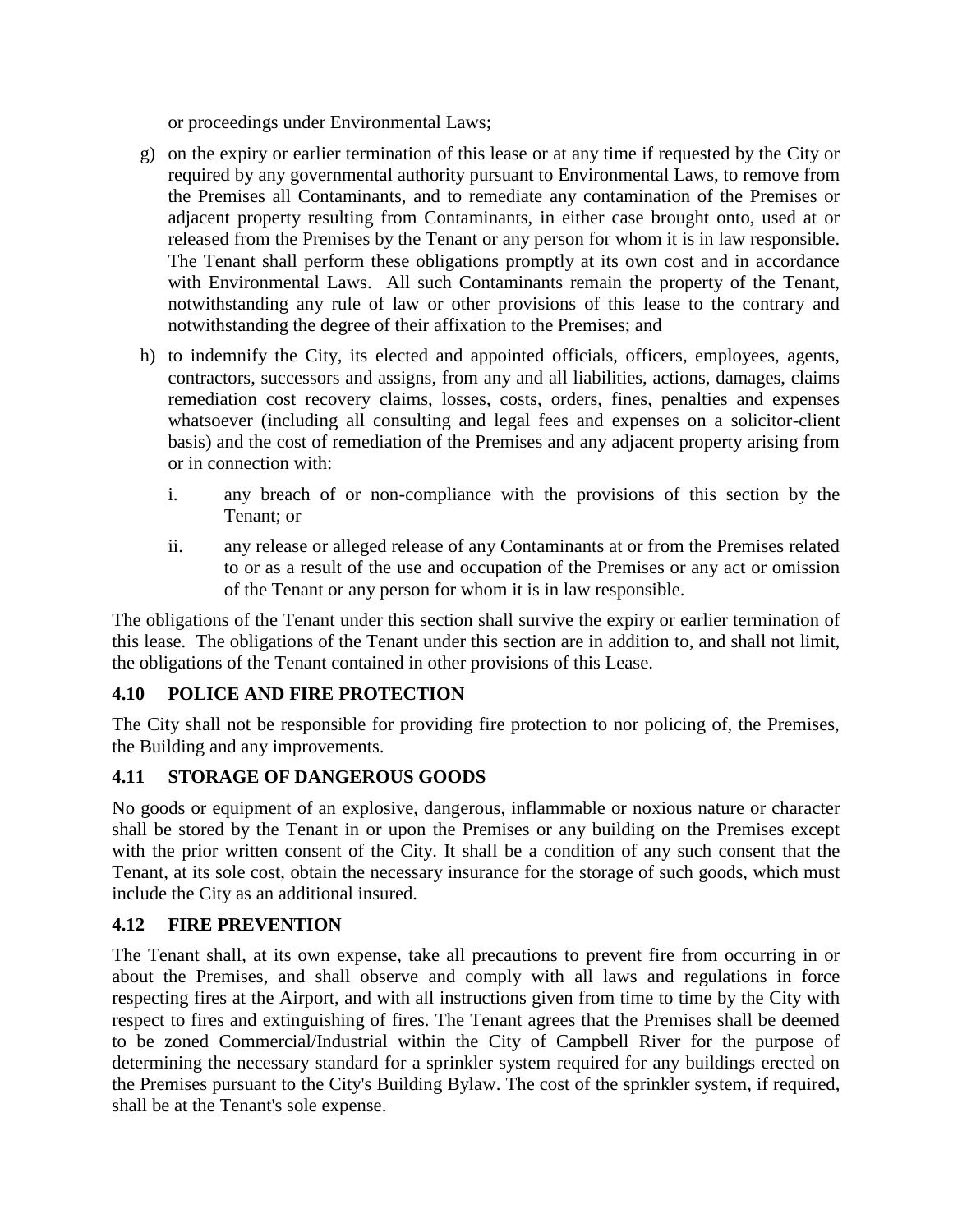## **4.13 ADVERTISING**

The Tenant shall not construct, erect, place or install on the Premises any poster, advertising sign or display, electrical or otherwise, without the prior written consent of the City.

## **4.14 DRAINAGE AND DISCHARGE OF MATERIAL**

Storm water drainage from the Premises to public highways must be carried out by the Tenant in accordance with all applicable bylaws of the City. If the Tenant wishes to drain storm water to lands within the Airport, the Tenant must, at its sole cost, prior to any such drainage or the installation of any works for that purpose, prepare plans for the proposed storm water drainage system that are compatible with the existing storm drainage facilities at the Airport, and must obtain approval from the City for the Tenant's storm water drainage plans.

The Tenant shall not discharge, cause or permit to be discharged or howsoever to pass into the sewer systems, storm drains or surface drainage facilities at the Airport or elsewhere any deleterious material, noxious, contaminated or poisonous substances, all as determined by the City, whose decision shall be final and conclusive. In the event of a discharge or escape of such deleterious material, noxious, contaminated, or poisonous substances in and under the control of the Tenant, the Tenant must at its sole cost and expense clean up such material or substances and remediate the affected lands to the satisfaction of the City, and if the Tenant fails to do so, the City may at its option, carry out such clean up and remediation, and all costs and expenses incurred by the City shall constitute a debt due from the Tenant to the City, and may be added to the rent.

## **4.15 INTERCEPTORS**

If required by the City, grease, oil and sand/silt interceptors (catch basins) shall be provided on the Premises by the Tenant at its cost. All interceptors shall be of a type and capacity approved by the City and shall be readily accessible for cleaning and inspection. Such interceptors shall be maintained by the Tenant, at the expense of the Tenant, in continuous, efficient operation at all times.

## **4.16 REPAIR OF DAMAGE**

If, at any time or times hereafter, any damage or injury (reasonable wear and tear only excepted) should be occasioned to the Premises, or any part thereof, or to any works of the City on the Airport by reason of or on account of the operations of the Tenant under this lease, or any action taken or things done or maintained by virtue thereof, then, and in every such case, the Tenant shall, within a reasonable time upon notice from the City given in writing, repair, rebuild and restore the same in good, sufficient and workmanlike manner. In the event of failure on the part of the Tenant to so repair the City may at its option, repair such damage or injury, in which case the Tenant shall repay and reimburse the City for all costs and expenses connected there within or incidental thereto to the extent the Tenant is liable for the same in law plus such additional charge as may be applicable in accordance with the policies of the City for administration and overhead immediately upon receipt by the Tenant of the accounts of the City.

## **4.17 ERECTION AND MAINTENANCE OF BUILDINGS OR STRUCTURES**

The Tenant shall not construct or erect any building or other improvements on the Premises without first obtaining a building permit and all necessary inspections from the authority having jurisdiction, and the prior written approval of the City in its capacity as landlord, of plans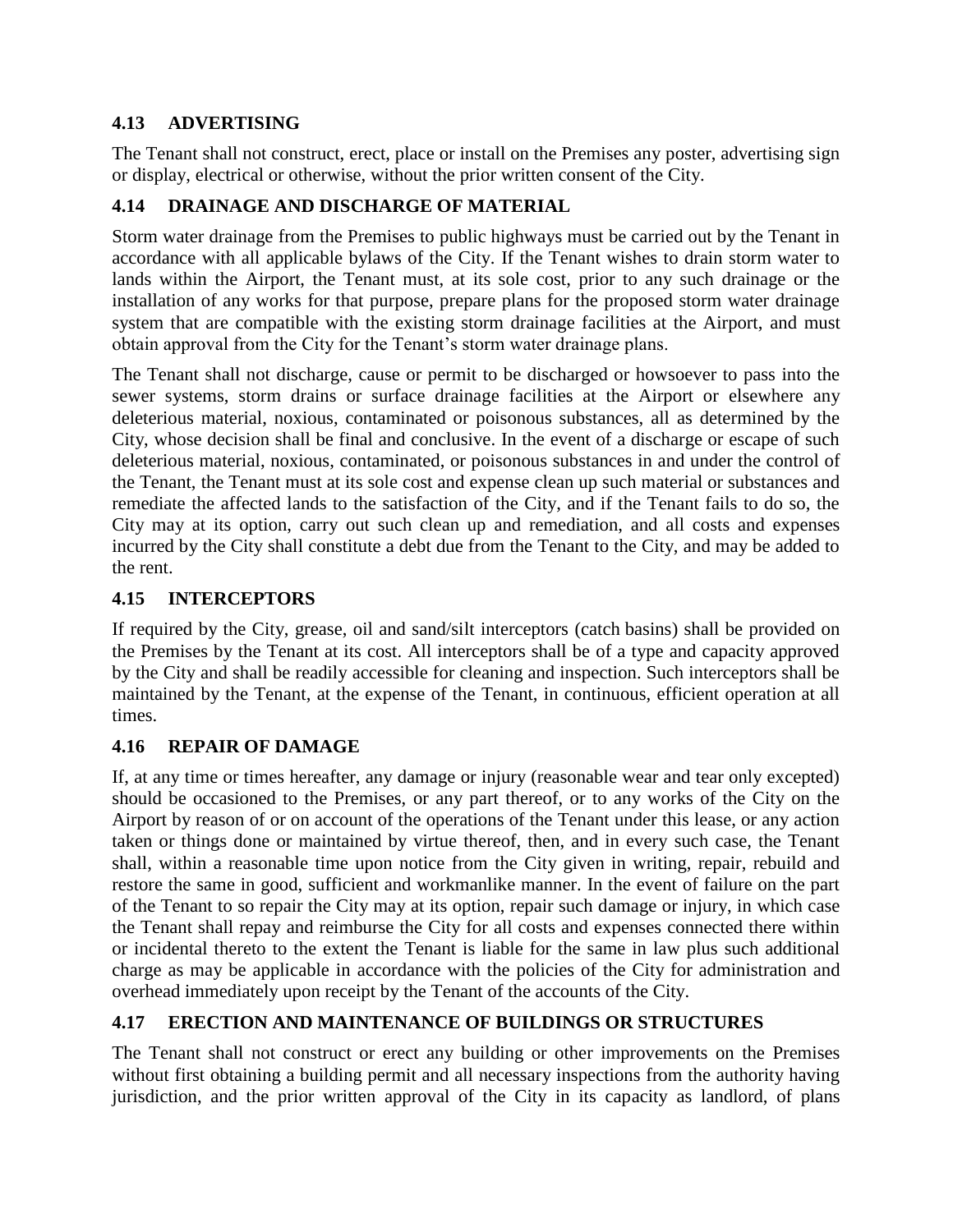showing the design and nature of construction of building or improvements and their proposed location, and all such buildings or improvements shall be constructed and thereafter maintained, by and at the cost and expense of the Tenant, to the satisfaction of the City.

The Tenant shall not make any alterations to the Premises, including any improvements, or services connected therewith or add any facilities or services, without first obtaining a building permit and all necessary inspections from the authority having jurisdiction and the prior written approval of the City in its capacity as landlord. Upon receipt of the approval of the City, the Tenant agrees to make the alterations at the Tenant's cost, in accordance with the requirements, terms and conditions specified, and thereafter maintain the alterations at the cost of the Tenant and to the satisfaction of the City.

If, at any time during the term of this lease, the Tenant defaults in its obligation of maintaining the Premises, in accordance with the requirements of this lease, the City may give written notice, specifying in what manner the maintenance is deficient, to the Tenant. If, within thirty (30) days from the giving of such notice the default specified in such notice has not been remedied or (if the nature of such default reasonably requires more than thirty (30) days to remedy and make right) the Tenant has not commenced, or, having commenced, is not diligently completing the remedying of such default, or if such maintenance is not of a type satisfactory to the City, the City may enter upon the Premises and perform such maintenance, at the cost and expense of the Tenant**,** plus such additional charge as may then be applicable, in accordance with the policies of the City for administration and overhead, it being expressly understood and agreed that the City shall not be under any obligation to perform any maintenance during the term of this lease.

## **4.18 VESTING OF REPAIRS, ALTERATIONS, IMPROVEMENTS OR REPLACEMENTS**

Any repairs, alterations, improvements or replacements made by the Tenant to or upon the Premises or any building or structure on the Premises which by their nature are determined to be fixtures shall upon termination of this lease, except and subject as in this lease otherwise specifically provided, be vested in title to the City without any payment of compensation to the Tenant in respect of the repairs, alterations, improvements or replacements; nevertheless, the City shall have the option of requiring or compelling the Tenant upon written notice, to remove such repairs, alterations, improvements or replacements, and the Tenant shall be so bound to remove and shall restore the Premises to its original condition at its sole cost and without any right on the part of the Tenant to seek compensation for any reason whatsoever.

Notwithstanding the above, and provided the Tenant is not in default under this Lease, the Tenant may opt, by providing notice no later than six (6) months prior to the expiry of the term, of its intent to remove one or more buildings on the Premises. Such work to be done at the Tenant's sole cost and in accordance with the Lease.

## **4.19 COMPLIANCE WITH REGULATIONS**

Without limiting any other provision in this lease, the Tenant shall in all respects abide by and comply with all applicable laws, rules, regulations and bylaws of the Government of Canada, the Government of British Columbia, the City of Campbell River, Strathcona Regional District, or any other governing body whatsoever and with all local police, health, or fire regulations or bylaws, in any manner affecting the Premises or the Tenant's use of the Premises. The Tenant hereby irrevocably attorns to the jurisdiction of the City in respect of all matters concerning the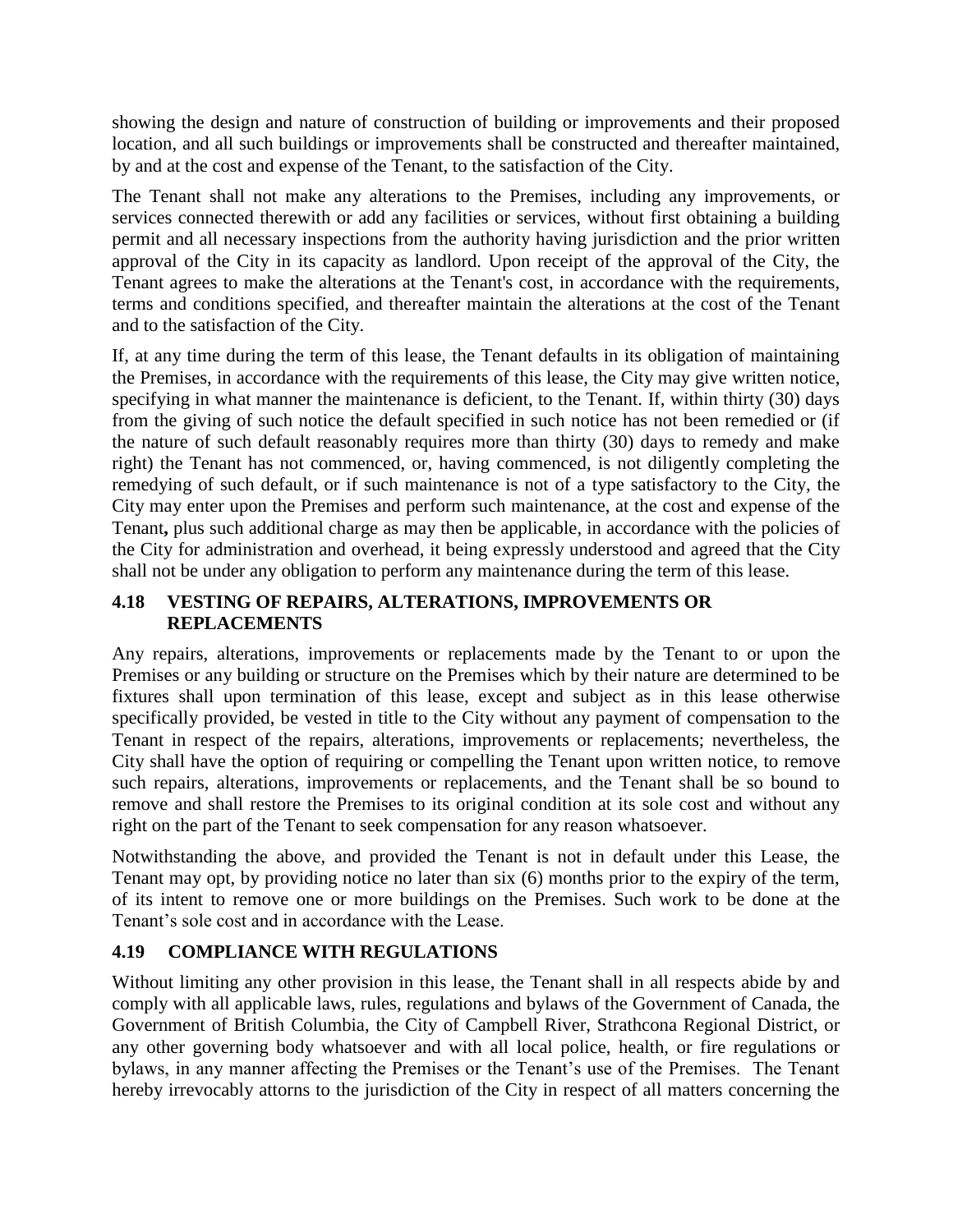use and occupation of the Premises by the Tenant, including all bylaws of the City whether relating to building, subdivision, utilities, works, services, taxation or otherwise, notwithstanding that the Premises are used for purposes of aeronautics.

The Tenant shall abide by and comply with all regulations and directives of the City regarding traffic control, airport security, sanitation and all other regulations and directives relative to the management and operation of the Airport.

## **4.20 PAYMENT OF TAXES**

The Tenant shall pay or cause to be paid all rates, taxes, assessments and charges of whatsoever description, that may at any time during the existence of this lease be lawfully imposed, and become due and payable, upon, or in respect of the Premises, a building or structure on the Premises, or any part of the Premises, a building or structure.

The Tenant shall pay any business tax, value-added tax, multi-stage sales tax, sales tax, goods and services tax or any other tax lawfully imposed on any rent receivable by the City hereunder by any governmental or other taxing authority having jurisdiction, whether known as business transfer tax, value added tax, goods and services, or by any other name.

## **4.21 EASEMENT**

The City hereby grants to the Tenant a non-exclusive easement, appurtenant to and for the benefit of the Premises, during the subsisting term of this lease and any renewal of it, in common with all others so entitled, to pass and re-pass over that part of Lot A, Sections 7, 8 and 18, Township 1, and Sections 13 and 24, Township 2, Comox District, Plan VIP74726 shown as "Area \_\_\_" on Plan EPP35390 with or without vehicles and equipment.

#### **ARTICLE 5: ASSIGNMENT**

#### **5.01 ASSIGNMENT**

The Tenant shall not make any assignment of this lease, nor any transfer or sublease of the whole or any portion of the Premises, without obtaining the prior written consent of the City to such assignment, transfer or sublease, which consent may be withheld in the City's absolute discretion.

#### **ARTICLE 6: LIABILITY AND INDEMNITY**

#### **6.01 LIMITATION OF LIABILITY AND RELEASE**

The City, its elected officials, officers, employees, agents and contractors shall not be liable for, and the Tenant hereby releases the City, its elected officials, officers, employees, agents and contractors from all liabilities, actions, statutory or other proceedings, judgments, investigations, claims, losses, damages, orders, fines, penalties, expenses, professional and other fees and disbursements (including legal fees on a solicitor and own client basis), and costs whatsoever resulting or arising from:

(a) any bodily injury or death, however caused, suffered or sustained in or about the Premises; or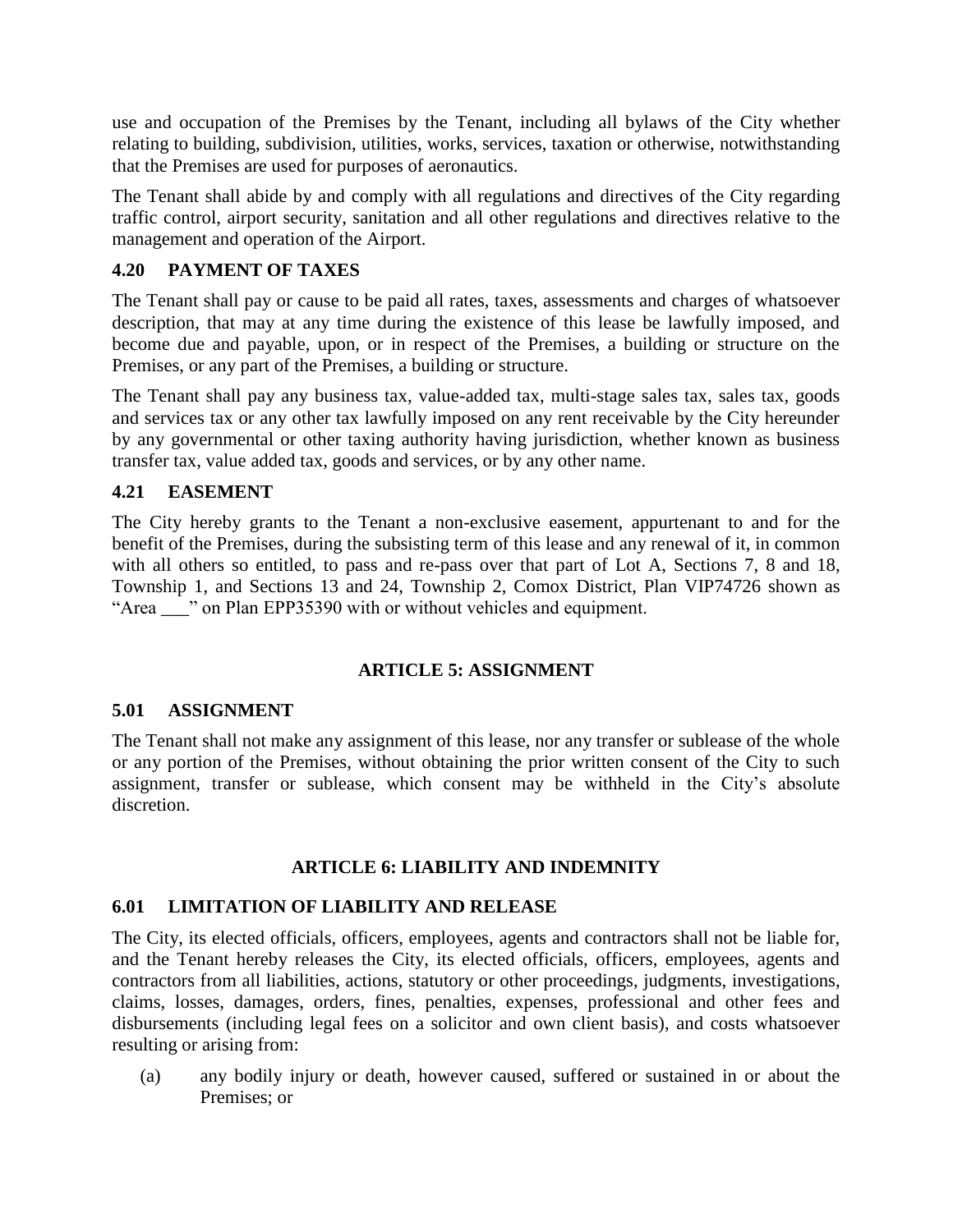(b) any property damage or other loss or damage of any nature whatsoever, however caused, to the Premises, or to any property belonging to the Tenant or to any other person on or about the Premises, including without limitation any structures, erections, aircraft, equipment, materials, supplies, motor or other vehicles, fixtures and articles, effects and things erected, brought, placed, made or being on or about the Premises;

unless arising or resulting directly from the negligence of the City, its officers, employees, agents or contractors.

#### **6.02 EXCLUSION OF LIABILITY**

Despite section 6.01, the City, its elected officials, officers, employees, agents and contractors will not be liable for the following:

- (a) consequential, indirect, punitive, aggravated, economic or business loss or damage of any nature whatsoever, however caused, which may be suffered or sustained by the Tenant or any other person who may be in or about the Premises;
- (b) any loss or damage against which the Tenant is obligated to insure or has insured.

#### **6.03 INDEMNITY**

The Tenant shall at all times indemnify and save harmless the City, its elected officials, officers, employees, agents and contractors from and against all liabilities, actions, statutory or other proceedings, judgments, investigations, claims, losses, damages, orders, fines, penalties, expenses, professional and other fees and disbursements (including legal fees on a solicitor and own client basis), and costs whatsoever which the City, its elected officials, officers, employees, agents or contractors may suffer or incur arising out of or in connection with, or that would not or could not be made or incurred but for this lease, except to the extent that such liabilities, actions, statutory or other proceedings, judgments, investigations, claims, losses, damages, orders, fines, penalties, expenses, professional and other fees and disbursements (including legal fees on a solicitor and own client basis), and costs arise or result directly from the negligence of the City, its elected officials, officers, employees, agents and contractors while acting in the course of their duties. Without limiting the foregoing, the Tenant shall at all times indemnify and save harmless the City, its elected officials, officers, employees, agents and contractors from and against all liabilities, actions, statutory or other proceedings, judgments, investigations, claims, losses, damages, orders, fines, penalties, expenses, professional and other fees and disbursements (including legal fees on a solicitor and own client basis), and costs whatsoever:

- (a) as a result of bodily injury or death, property damage or other damage arising from the conduct of any work by or any act or omission of or relating to or arising from the occupation or possession of the Premises by the Tenant, its directors, officers, employees, agents, contractors, invitees, subtenants or assignees; or
- (b) suffered or incurred by the City, its elected officials, officers, employees, agents and contractors that arise, directly or indirectly, from any breach by the Tenant, its directors, officers, employees, agents, contractors, invitees, subtenants or assignees, or any other person for whom the Tenant is responsible in law, of any of its covenants and obligations under this lease.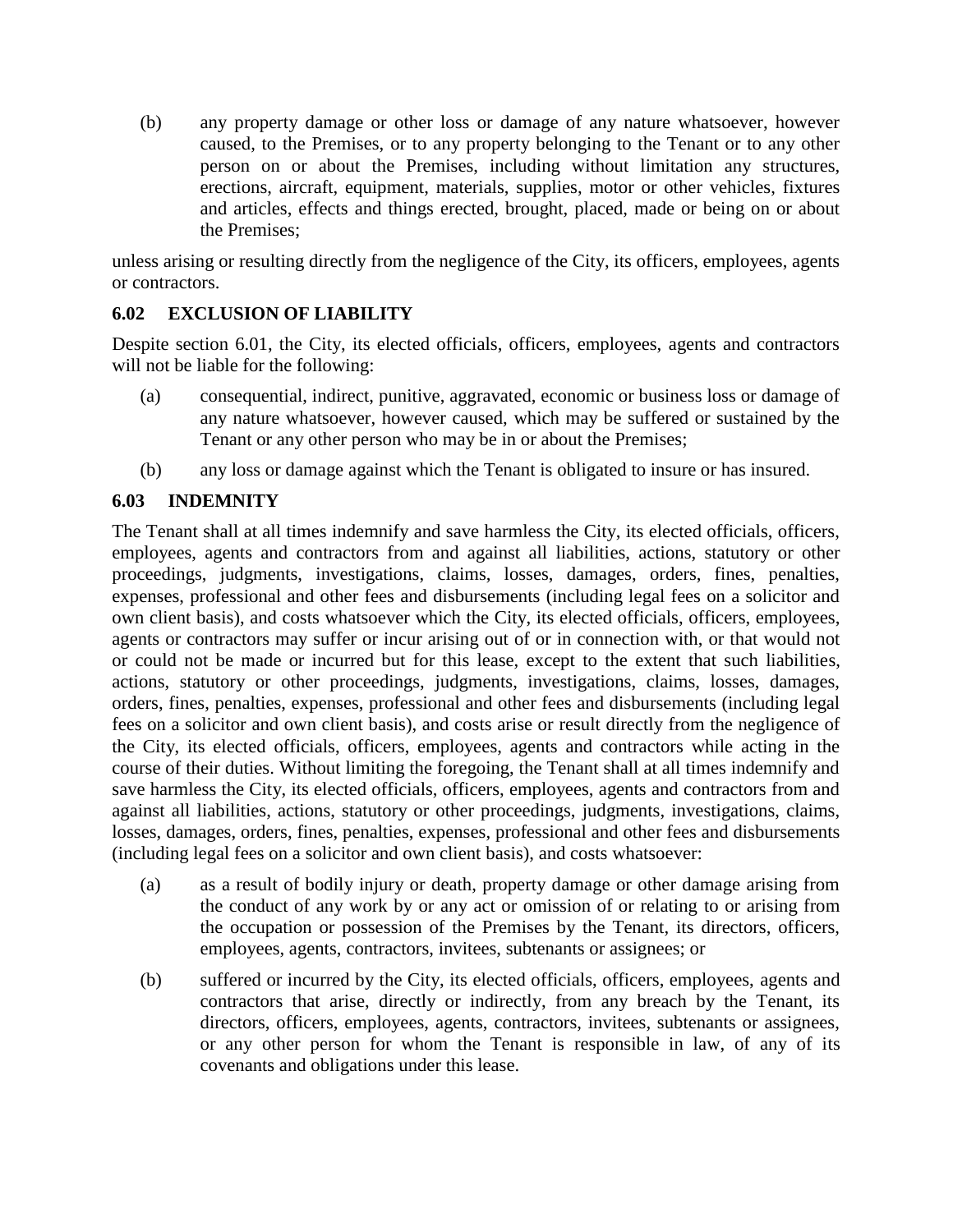#### **6.04 SURVIVAL OF INDEMNITY**

The obligations of the Tenant under this lease to indemnify the City, its elected officials, officer, employees, agents and contractors shall survive the expiry or sooner determination of this lease.

#### **ARTICLE 7: INSURANCE**

#### **7.01 COMMERCIAL GENERAL LIABILITY INSURANCE**

Without limiting any of the Tenant's obligations or liabilities under this lease, the Tenant shall at its expense and throughout the Term secure, maintain and pay for a policy of commercial general liability insurance covering the use and occupation of the Premises by the Tenant and all activities and operations necessary or incidental to the performance of the Tenant's obligations under this lease or the exercise by the Tenant of any of its rights under this lease, on the following terms:

- (a) a limit of not less than THREE MILLION (\$3,000,000.00) DOLLARS inclusive per occurrence for bodily injury, death and property damage;
- (b) a provision naming the City as an additional insured;
- (c) a provision requiring the insurer to give the City thirty (30) days written notice prior to any material change or cancellation of the policy;
- (d) a cross liability clause and waiver of subrogation clause in favour of the City;
- (e) a clause providing that the policy is primary and non-contributing with respect to any policy or self-insurance fund held or established by the City.

#### **7.02 ALL RISK PROPERTY INSURANCE**

Without limiting any of the Tenant's obligations or liabilities under this lease, the Tenant shall at its expense and throughout the Term secure, maintain and pay for a policy of property insurance insuring any fixtures on the Premises to their full replacement value, protecting them against all risks of loss or damage including, without limitation, fire, flood, sewer backup and earthquake.

## **7.03 GENERAL INSURANCE REQUIREMENTS**

The following provisions apply to all insurance required of the Tenant under this lease:

- (a) all policies of insurance must be underwritten by a responsible insurance company or companies licensed to do business in the province of British Columbia;
- (b) prior to commencement of the Term, and at any time thereafter promptly upon demand, the Tenant must deliver to the City a detailed certificate or certificates of insurance, in form and content satisfactory to the City, as evidence that such insurance is in force, including evidence of any insurance renewal policy or policies, and every certificate or certificates of insurance shall include certification by the insurer that the certificate or certificates of insurance specifically conform to all of the applicable requirements set out in this lease;
- (c) promptly upon demand at any time during the Term, the Tenant must deliver to the City a certified and complete copy of any insurance policy required under this lease.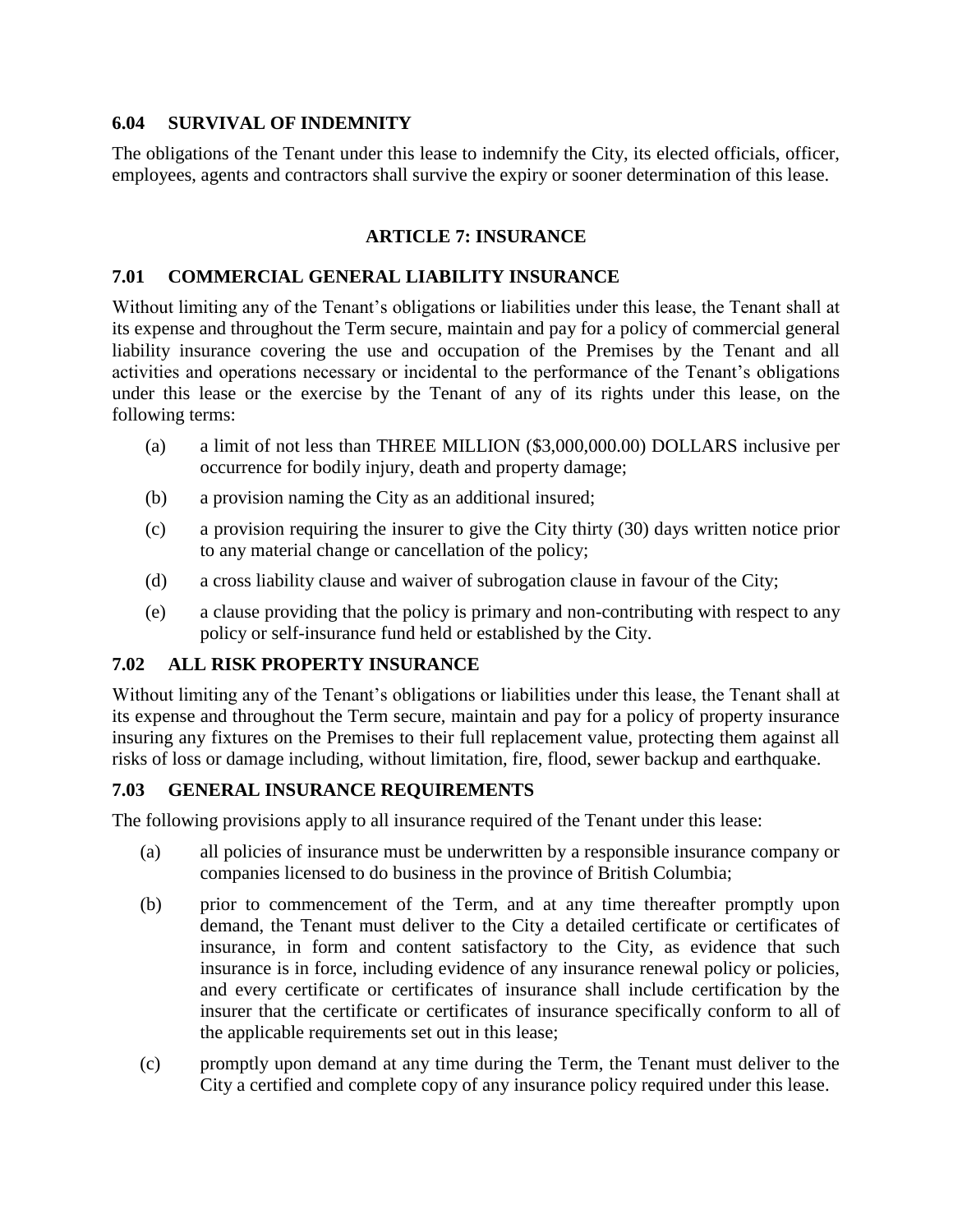#### **7.04 ADDITIONAL INSURANCE AND WORKERS COMPENSATION COVERAGE**

The Tenant is solely responsible to determine its own additional insurance coverage, if any, including without limitation Workers Compensation coverage, contents insurance, tenant's legal liability insurance and aviation insurance, that may be necessary or advisable for its own protection or to fulfill its obligations under this lease. Any such additional insurance or coverage shall be provided and maintained by the Tenant at its own expense. None of the insurance required of the Tenant under this lease shall be construed as a representation by the City that the types and amounts of such insurance are sufficient to protect the interests of the Tenant.

#### **ARTICLE 8: DEFAULT AND RE-ENTRY**

#### **8.01 DEFAULT AND RE-ENTRY**

If:

- (a) the Tenant is in default in the payment of rent or amounts payable as rent under this lease, and such default continues for a period of thirty (30) days after the rent has become due and payable; or
- (b) the Tenant is in default of any of its covenants or agreements under this lease (other than its covenant to pay rent or amounts payable as rent) and such default continues for a period of thirty (30) days (or such longer period as may be reasonably necessary to cure such default considering its nature) after notice by the City to the Tenant specifying with reasonable particularity the nature of such default and requiring the same to be remedied; or
- (c) the default set out in the notice given to the Tenant by the City under subsection (b) reasonably requires more time to cure than the thirty (30) day period referred to in that subsection and the Tenant has not commenced remedying or curing the same within the thirty (30) day period or, in the opinion of the City fails to diligently complete the same within a reasonable time;

then the balance of rent owing under this lease shall immediately become due and payable, and at the option of the City the Term shall become forfeited and void, and the City may forthwith re-enter upon the Premises or any part thereof in the name of the whole and repossess and enjoy the same as of its former estate, anything contained in any statute or law to the contrary notwithstanding.

Forfeiture of this lease by the Tenant shall be wholly without prejudice to the right of the City to recover arrears of rent or damages for any antecedent breach of covenant on the part of the Tenant.

#### **ARTICLE 9: GENERAL**

#### **9.01 INFLUENCE**

The Tenant hereby confirms that it has not, nor has any person on its behalf, given, promised or offered to any official or employee of the City for or with a view to obtaining this lease any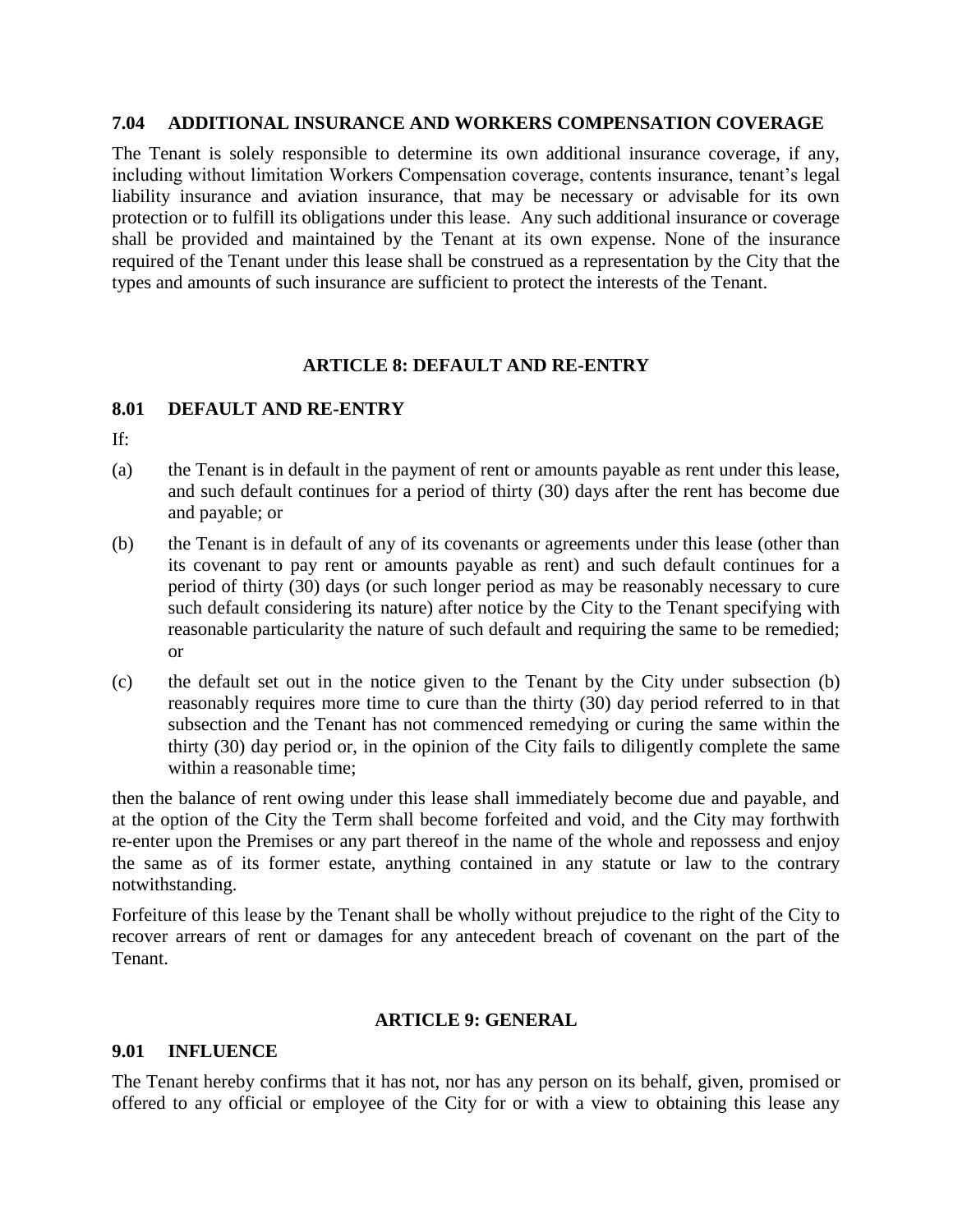bribe, gift or other inducement and that it has not, nor has any person on its behalf, employed any person to solicit or secure this lease upon any agreement for a commission, percentage, brokerage or contingent fee.

## **9.02 HEADINGS**

Any note appearing as a heading in this lease has been inserted for convenience and reference only, and of itself shall not define, limit, or expand the scope or meaning of the present lease or any of its provisions.

## **9.03 DISPUTE RESOLUTION**

All disputes arising between the City and the Tenant in any matter connected with or arising out of this lease whether as to interpretation or otherwise, shall be determined by arbitration pursuant to the *Arbitration Act* of British Columbia.

## **9.04 EFFECT OF LEASE**

This lease and everything herein contained shall enure to the benefit of and be binding upon the parties to this lease, their successors and assigns, as the case may be, subject to granting of consent by the City as provided in this lease to any assignment, transfer or sublease of this lease, and where there is a male, female or corporate party**,** the provisions of this lease shall be read with all grammatical changes to gender and number required by the context, and where the Tenant consists of more than one person, all covenants and obligations of the Tenant under this lease shall be deemed joint and several.

## **9.05 PROVISIONS SEPARATELY VALID**

If any covenant, obligation, agreement, term or condition of this lease shall, to any extent, be invalid or unenforceable, the remainder of this lease or the application of such covenant, obligation, agreement, term or condition to any persons or circumstances other than those in respect of which it is held invalid or unenforceable, shall not be affected and each covenant, obligation, agreement, term or condition of this lease shall be separately valid and enforceable to the fullest extent permitted by law.

#### **9.06 WAIVER NEGATED**

The failure by the City or its authorized representative, as the case may be, to require the fulfillment of the obligations, or to exercise any rights herein contained shall not constitute a waiver, a renunciation or a surrender of those obligations or rights.

## **9.07 NO IMPLIED OBLIGATIONS**

No implied terms or obligations of any kind by or on behalf of the City shall arise from anything in this lease and the express covenants and agreements contained in this Agreement and made by the City are the only covenants and agreements upon which any rights against the City may be founded.

## **9.08 ENTIRE AGREEMENT**

This lease shall be deemed to constitute the entire agreement between the City and the Tenant with respect to the subject matter of this lease and shall supersede all previous negotiations, representations, and documents made by any party to this lease.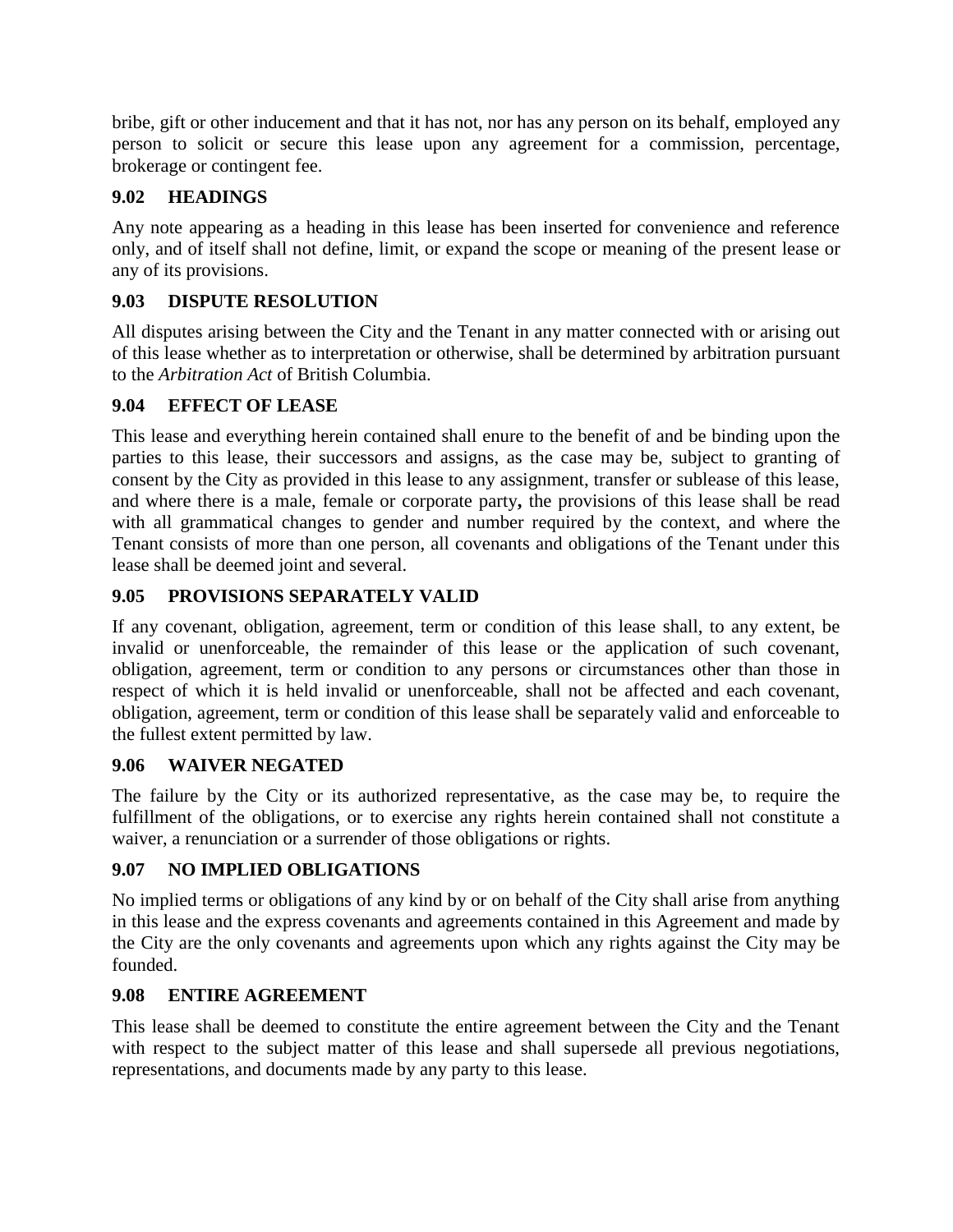#### **9.09 REGISTRATION**

This lease shall run with the land and the Tenant will be responsible, upon execution, for ensuring this lease is registered in the Victoria Land Title Office at the Tenant's expense.

#### **ARTICLE 10: NOTICES**

#### **10.01 NOTICES**

Whenever in this lease it is required or permitted that notice or demand be given or served by either party of this lease to or on the other, such notice or demand will be in writing and will be validly given or sufficiently communicated if forwarded by registered mail, priority post mail, or facsimile as follows:

| To the City:   | City of Campbell River<br>301 St. Ann's Road<br>Campbell River, BC<br><b>V9W 4C7</b> |
|----------------|--------------------------------------------------------------------------------------|
|                | <b>Attention: Property Services Manager</b><br>Facsimile: (250) 286-5741             |
| To the Tenant: | [Company Name]<br>[Address Line 1]<br>[Address Line 2]                               |
|                | <b>Attention:</b><br>Facsimile: (250)                                                |

Such addresses may be changed from time to time by either party giving written notice as above provided. If any question arises as to whether any notice was or was not communicated by one party to the other, it shall be deemed to have been effectively communicated or given on the day received or on the fifth day after it was mailed, faxed or otherwise sent, whichever is the earlier.